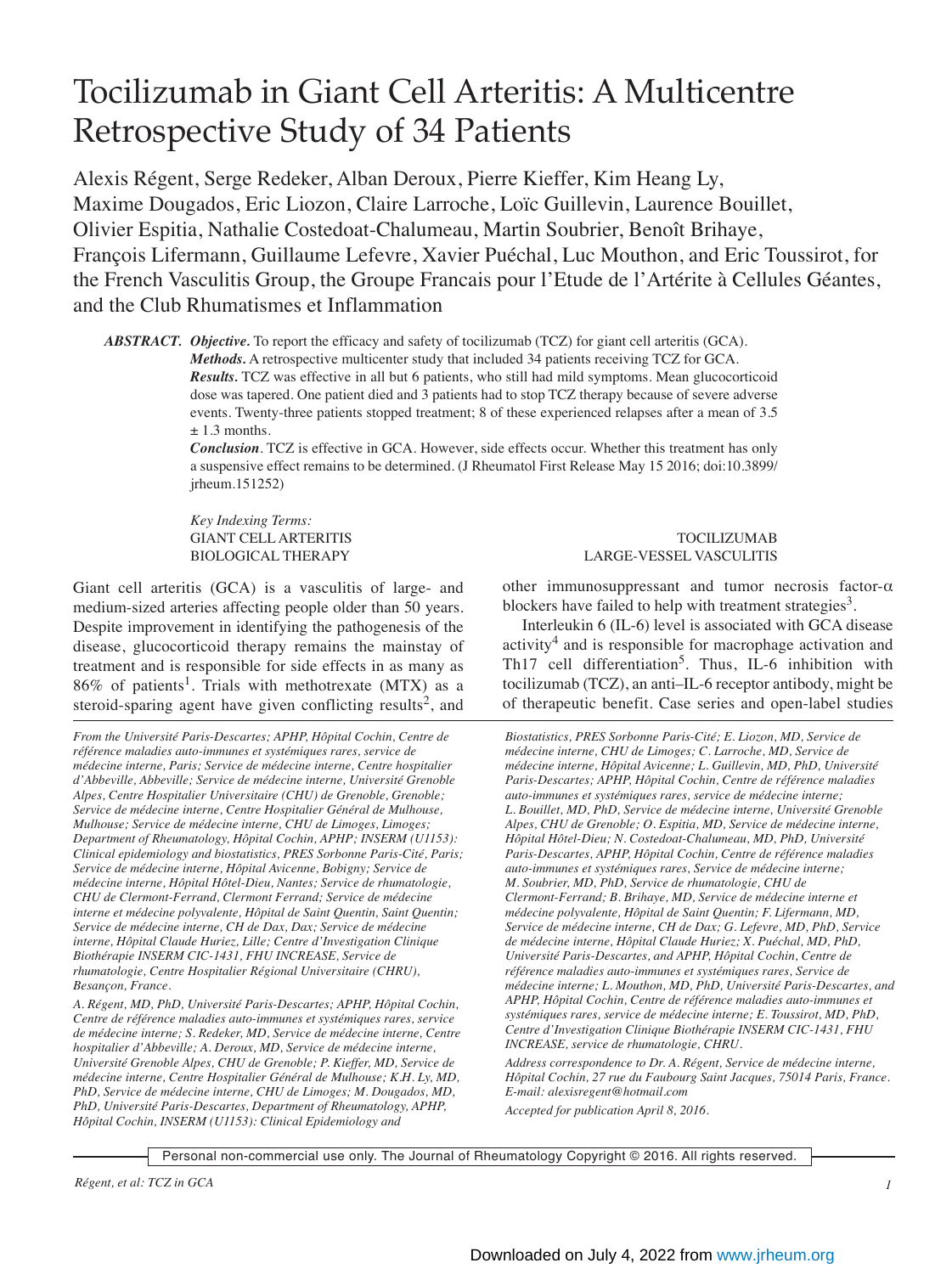have reported the efficacy of TCZ for symptoms and inflammatory markers<sup>6,7</sup>. However, side effects can occur and in some cases, because of the persistence of vasculitis with treatment, TCZ might not definitely cure GCA but instead have only a suspensive effect on disease evolution<sup>8</sup>.

Here, we evaluated the off-label experience with TCZ for GCA in France.

#### **MATERIALS AND METHODS**

*Patient selection.* We performed in 2015 a retrospective survey of cases of GCA treated with TCZ. In total, 1200 rheumatologists and internists were asked to supply medical records for any patients with GCA who had received at least 1 infusion of TCZ. Patients were recruited through calls from the French Vasculitis Study Group, the Groupe français pour l'étude de l'artérite à cellules géantes, and the Club rhumatismes et inflammation. Patients were included if they had GCA according to the American College of Rheumatology (ACR) classification criteria<sup>9</sup> or imaging evidence (positron emission tomography or ultrasonography) of vasculitis and symptoms suggestive of GCA, and active disease requiring inappropriate use of glucocorticoids according to medical judgment at the time of initiation of anti-IL-6 therapy or as add-on therapy. Because of the observational, retrospective design of the study and the anonymization of information, approval from the local ethics committee was not required.

*Assessment of vasculitis and anti–IL-6 treatment.* The medical records of all patients were reviewed. A database was created to include patient characteristics and description of the vasculitis and treatment. Reasons for TCZ introduction and previous and concomitant therapies for GCA were recorded. Treatment outcome, side effects, and evolution after TCZ withdrawal were noted.

*Statistical analysis.* Data were compared by Wilcoxon signed-rank test for paired values, and statistical analysis involved use of GraphPad Prism 6. P < 0.05 was considered statistically significant.

## **RESULTS**

In total, 34 patients (27 women; mean age  $70.5 \pm 8.2$  yrs) were included and received TCZ between 2011 and 2015. The main clinical data are in Table 1A and Table 1B. A flowchart of the therapy experience is shown in Figure 1. The mean treatment time was  $6.4 \pm 4.5$  months and median followup after initiation of TCZ therapy 13 months (range 1-48). Diagnosis of GCA was based on the ACR criteria (30 patients) and/or an abnormal temporal artery biopsy (24 patients) and/or imaging abnormalities suggestive of GCA (11 patients). Disease was treated with glucocorticoids for all patients (patients 3, 24, and 33 received intravenous methylprednisolone pulses), and another immunosuppressant was added before TCZ treatment for 20 (59%; MTX for 18 patients, infliximab for 3, and adalimumab, anakinra, dapsone, azathioprine, and leflunomide for 1 each). At TCZ introduction, patients had been treated for a mean duration of 18 months (range 0–107 mos) and the mean glucocorticoid dose was  $26.3 \pm 13.8$  mg/day. The reasons for TCZ introduction included unacceptable glucocorticoid side effects (n = 31); severity of disease (scalp necrosis and retinal central artery occlusion, 1 each); and as a steroid-sparing agent in 1 patient with diabetes, hypertension, and obesity. Treatment was introduced in 9 patients during the early disease stage (< 3 mos) and for 25, the disease had evolved for > 3 months.

Patients received a monthly 8-mg/kg dose of TCZ, and the dose was reduced for 1 patient because of transient neutropenia.

TCZ treatment was associated with marked improvement in clinical symptoms in patients within 1 or 2 months except for 6 who still had mild symptoms: asthenia  $(n = 2)$ , peripheral joint pain (n = 2), polymyalgia rheumatica, and headaches  $(n = 1$  each). This improvement was concomitant with reduced mean C-reactive protein level, from  $40.4 \pm 45.6$ to  $1.5 \pm 1.8$  mg/l (p < 0.0001) and a tapering of glucocorticoids from  $26.3 \pm 13.8$  to  $10.3 \pm 8.3$  mg/day (p < 0.0001), although none of them completely discontinued glucocorticoid therapy (Figure 2). Visual impairment in the patient with retinal central artery occlusion was not reversed despite treatment.

Six patients had side effects that were possibly related to TCZ treatment. Three patients had neutropenia. In 2 cases, neutropenia was moderate and transient and the TCZ dose was reduced in one. In 1 patient, treatment was stopped after 10 months, and neutropenia  $( $500/\text{mm}^3$ )$  resolved rapidly. Two patients experienced infectious complications: tuberculous pericarditis in 1 and fatal septic shock in another. A final patient who concomitantly received MTX experienced liver cytolysis (transaminase level > 10 times the upper limit of normal) that resolved after discontinuation of both TCZ and MTX. No other cause for liver impairment was identified and MTX alone was reintroduced without increase in transaminase level.

Treatment was stopped in 23 patients after a mean treatment duration of  $5.6 \pm 2.9$  months: 3 patients because of side effects and 20 as planned; 8/23 (34.8) experienced a disease flare that occurred after a mean of  $3.5 \pm 1.3$  months. However, none of the relapses occurred in the 7 patients who received TCZ in the early phase of the disease (< 3 months). The relapses occurred in patients with disease for  $\geq 3$  months before TCZ treatment. TCZ was started again in 5 of the 8 patients, with good clinical and biological response. Therefore, with a median followup of 13 months, 15/34 patients (44.1%) were receiving treatment at the end of the study, corresponding to 23 patient-years of therapy.

## **DISCUSSION**

In this study, we confirm the efficacy of TCZ for treating  $GCA<sup>6,7</sup>$ . Indeed, all patients showed clinical improvement even though 6 still had minor clinical symptoms, and levels of biological markers were always reduced (a direct effect of IL-6 receptor blockade), which allowed for a progressive glucocorticoid tapering.

Six patients had side effects that may have been related to treatment. Infectious complications may also have been due to glucocorticoids. Ongoing randomized control trials such as GiACTA (NCT01791153) are required to properly determine the risk of infection in TCZ therapy in this population of older adults also receiving high-dose glucocor-

Personal non-commercial use only. The Journal of Rheumatology Copyright © 2016. All rights reserved.

*2 The Journal of Rheumatology 2016; 43:8; doi:10.3899/jrheum.151252*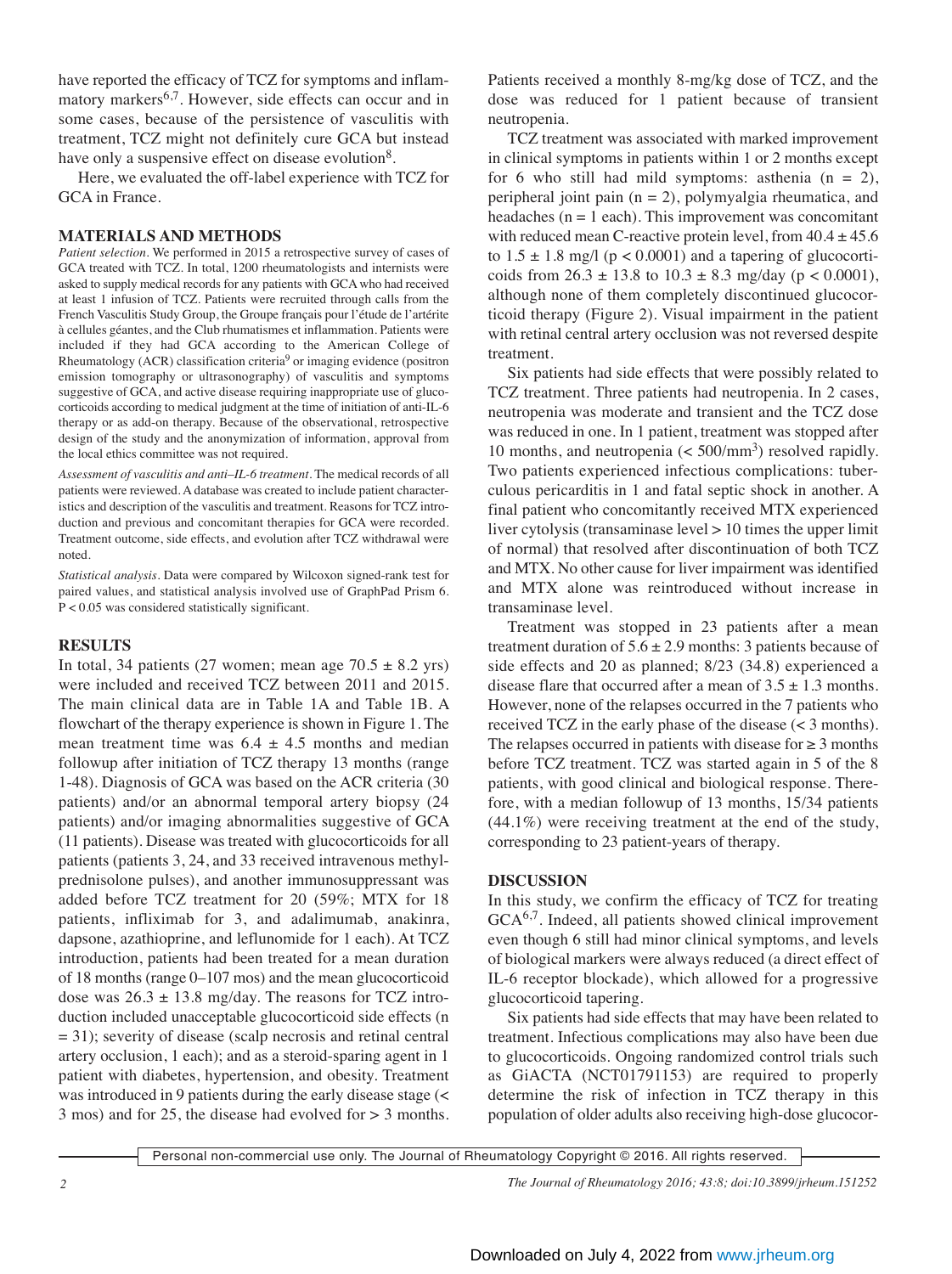| Table 1A. Demographic data, giant cell arteritis (GCA) diagnosis, and reason for tocilizumab (TCZ) treatment in 34 patients. |  |
|------------------------------------------------------------------------------------------------------------------------------|--|
|------------------------------------------------------------------------------------------------------------------------------|--|

| Demographic Data |         | <b>GCA</b> Diagnosis     |                 | Disease Length<br>before TCZ, Mos | Reason for TCZ Treatment |                               |                           |                  |
|------------------|---------|--------------------------|-----------------|-----------------------------------|--------------------------|-------------------------------|---------------------------|------------------|
| Pt.              | Age/sex | <b>TAB</b>               | ACR<br>criteria | Imaging proof<br>of vasculitis    |                          | GC side<br>effects/dependence | Failure of<br>other drugs | Disease severity |
| $\mathbf{1}$     | 77/F    | $^{+}$                   | Yes             |                                   | 18                       | Yes                           |                           |                  |
| $\sqrt{2}$       | 74/F    | $^{+}$                   | Yes             |                                   | 9                        | Yes                           |                           |                  |
| 3                | 75/M    | $^{+}$                   | Yes             |                                   | $\overline{4}$           | Yes                           |                           |                  |
| $\overline{4}$   | 66/F    | $^{+}$                   | Yes             | US of TA                          | 72                       | Yes                           | <b>MTX</b>                |                  |
| 5                | 65/F    | $^{+}$                   | Yes             |                                   | 6                        | Yes                           |                           |                  |
| 6                | 76/M    | $^{+}$                   | Yes             |                                   | 12                       | Yes                           | <b>MTX</b>                |                  |
| 7                | 78/F    | $^{+}$                   | Yes             |                                   | 11                       | Yes                           | <b>MTX</b>                |                  |
| $\,$ 8 $\,$      | $78/F$  | $\overline{\phantom{0}}$ | N <sub>o</sub>  | PET scan                          | 107                      | Yes                           |                           |                  |
| 9                | 66/F    | $^{+}$                   | Yes             |                                   | 84                       | Yes                           |                           |                  |
| 10               | 68/M    | $\ddot{}$                | Yes             | PET scan                          | 40                       | Yes                           | MTX, AZA, LEF             |                  |
| 11               | 63/F    | $^{+}$                   | Yes             |                                   | 36                       | Yes                           | <b>MTX</b>                |                  |
| 12               | 54/F    |                          | N <sub>0</sub>  | PET scan                          | $\tau$                   | Yes                           | IFX, MTX                  |                  |
| 13               | 58/F    |                          | Yes             | PET scan                          | 27                       | Yes                           | <b>MTX</b>                |                  |
| 14               | 55/F    |                          | Yes             |                                   | 36                       | Yes                           | anakinra, dapsone, MTX    |                  |
| 15               | 63/F    | $\overline{\phantom{0}}$ | Yes             | PET scan                          | 15                       | Yes                           |                           |                  |
| 16               | 73/F    | $^{+}$                   | Yes             |                                   | 22                       | Yes                           | $\rm IFX$                 |                  |
| 17               | 67/F    |                          | Yes             |                                   | 31                       | Yes                           |                           |                  |
| 18               | 76/F    | $^{+}$                   | Yes             | PET scan                          | 5                        | Yes                           |                           |                  |
| 19               | 72/F    | $^{+}$                   | Yes             |                                   | 11                       | Yes                           | <b>MTX</b>                |                  |
| 20               | 80/M    |                          | N <sub>o</sub>  | US of TA                          | 3                        | Yes                           | <b>MTX</b>                |                  |
| 21               | 60/F    |                          | N <sub>o</sub>  | PET scan                          | 10                       | Yes                           | <b>MTX</b>                |                  |
| 22               | 74/F    | $^{+}$                   | Yes             |                                   | 11                       | Yes                           | IFX, ADA                  |                  |
| 23               | 63/F    | $^{+}$                   | Yes             |                                   | 17                       | Yes                           | <b>MTX</b>                |                  |
| 24               | 70/F    | $^{+}$                   | Yes             | PET scan                          | 5                        | Yes                           | <b>MTX</b>                |                  |
| 25               | 66/M    | $\overline{\phantom{0}}$ | Yes             |                                   | 5                        | Yes                           |                           |                  |
| 26               | 76/F    | $^{+}$                   | Yes             |                                   | $\mathfrak{2}$           | Yes                           | <b>MTX</b>                |                  |
| 27               | 86/F    | $^{+}$                   | Yes             |                                   | $\overline{0}$           | N <sub>o</sub>                |                           | Yes              |
| 28               | $60/F$  | $^{+}$                   | Yes             | PET scan                          | $\overline{2}$           | Yes                           | <b>MTX</b>                |                  |
| 29               | 86/F    | $^{+}$                   | Yes             |                                   | $\mathbf{1}$             | Yes                           | <b>MTX</b>                |                  |
| 30               | $78/F$  | $^{+}$                   | Yes             |                                   | 1                        | Yes                           | <b>MTX</b>                |                  |
| 31               | $78/M$  | $\overline{\phantom{0}}$ | Yes             |                                   | 1                        | Yes                           | <b>MTX</b>                |                  |
| 32               | 66/F    | $^{+}$                   | Yes             |                                   | 1                        | Yes                           |                           |                  |
| 33               | $78/F$  | $^{+}$                   | Yes             |                                   | $\overline{0}$           | No                            |                           | Yes              |
| 34               | 74/M    | $^{+}$                   | Yes             |                                   | $\overline{0}$           | N <sub>o</sub>                |                           |                  |

ACR: American College of Rheumatology; AZA: azathioprine; MTX: methotrexate; TA: temporal artery; TAB: temporal artery biopsy; PET scan: positron emission tomography scanner; US: ultrasound; IFX: infliximab; ADA: adalimumab; LEF: leflunomide.

ticoids<sup>10</sup>. Three patients experienced neutropenia, which seemed to be more frequent in our cohort than in a population receiving TCZ for rheumatoid arthritis $11$ . However, we could not identify any major safety concern in this retrospective study.

This is the first report, to our knowledge, on the evolution of disease after TCZ treatment withdrawal. Of note, patients with recent disease (< 3 mos) did not experience disease flare. None of these patients received glucocorticoid intravenous pulses. In contrast, 8/16 with a more chronic disease course  $(\geq 3 \text{ mos})$  before TCZ introduction experienced flares when treatment was withdrawn. Therefore, the place of TCZ in the treatment strategy of GCA is in question. Indeed, ongoing studies can confirm the steroid-sparing effect of TCZ, but its longterm effect is still unknown. Specifically studying disease evolution during the 6 months after treatment withdrawal is important. Another trial, HORTOCI (NCT01910038), might also help to better understand the effect of IL-6 blockade on blood lymphocytic populations. However, the treatment effect on temporal lymphocytes and macrophage infiltrates will not be assessed in these trials. Limited experience is available with other biological agents such as anakinra or rituximab as an alternative therapy for refractory GCA and it is insufficient to draw conclusions<sup>12,13</sup>. Therefore, TCZ seems to be the best therapeutic option for patients who experience side effects with glucocorticoids and who do not benefit from MTX therapy, or in patients with multiple relapses $^{14}$ .

Our study has several limitations. Its retrospective design does not allow for definitive conclusions. For some patients at inclusion, TCZ was an add-on therapy, and treatment was also prescribed in the context of relapsing glucocorti-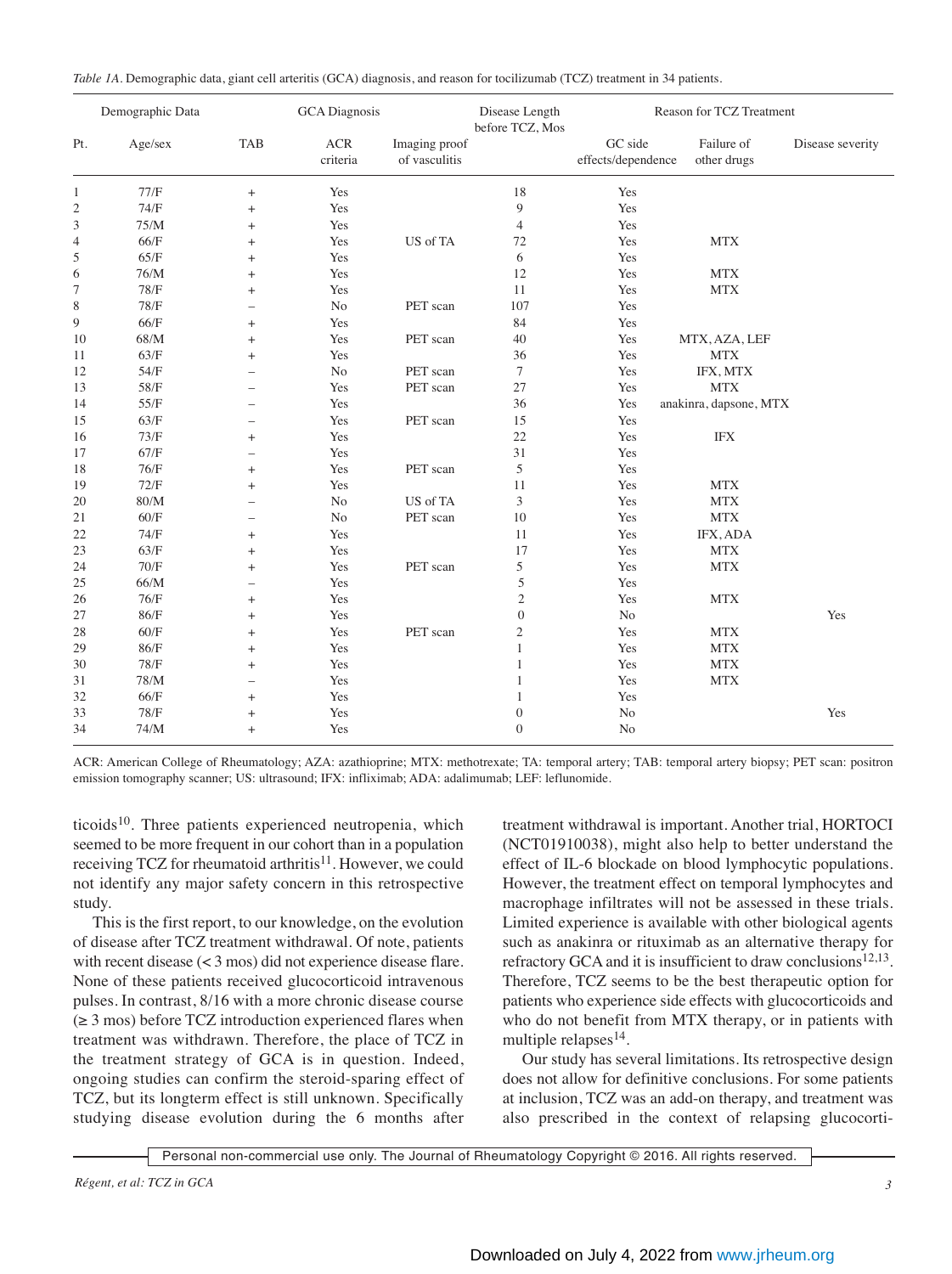| Table 1B. Symptoms at tocilizumab (TCZ) introduction and discontinuation for 34 patients with giant cell arteritis (GCA). |  |  |  |
|---------------------------------------------------------------------------------------------------------------------------|--|--|--|
|---------------------------------------------------------------------------------------------------------------------------|--|--|--|

| At TCZ Introduction |                                                           |                    |                |                 | Tx Length, mos |                       | At TCZ Discontinuation/Last Infusion |                |                  |  |
|---------------------|-----------------------------------------------------------|--------------------|----------------|-----------------|----------------|-----------------------|--------------------------------------|----------------|------------------|--|
| Pt.                 | Clinical symptoms                                         | CRP level,<br>mg/l | GC.<br>mg/day  | MTX,<br>mg/week |                | Clinical<br>symptoms  | <b>CRP</b><br>level, mg/l            | GC.<br>mg/day  | MTX, mg/<br>week |  |
| $\mathbf{1}$        | Headache, asthenia, scalp tenderness,<br>jaw claudication | 3                  | 30             |                 | 21             |                       | $\boldsymbol{0}$                     | 5              |                  |  |
| $\mathfrak{2}$      | Headache, jaw claudication                                | 9                  | 20             |                 | 6              | Peripheral arthralgia | $\mathfrak{2}$                       | 7              |                  |  |
| 3                   | Asthenia, visual symptoms                                 | $\mathbf{1}$       | 30             |                 | 8              |                       | $\mathbf{1}$                         | $\overline{7}$ |                  |  |
| $\overline{4}$      | Fever, asthenia, PMR, peripheral<br>arthralgia            | 30                 | 20             |                 | 6              | Asthenia              | $\mathbf{1}$                         | 15             |                  |  |
| 5                   | Asthenia, weight loss, scalp tenderness                   | 26                 | 40             |                 | 6              | Asthenia              | 1                                    | 5              |                  |  |
| 6                   | Asthenia, weight loss, scalp tenderness                   | 30                 | 20             | 12.5            | 3              |                       | 6                                    | 15             | 12.5             |  |
| 7                   | Asthenia, headache, scalp tenderness                      | 15                 | 40             | 12.5            | 3              |                       | 3                                    | 2.5            | 12.5             |  |
| 8                   | <b>PMR</b>                                                | 60                 | 30             |                 | 6              |                       | $\mathbf{1}$                         | 5              |                  |  |
| 9                   | Asthenia                                                  | 6                  | 10             |                 | 3              |                       | $\overline{0}$                       | 9              |                  |  |
| 10                  | Asthenia                                                  | 35                 | 20             |                 | 18             | Peripheral arthralgia | $\overline{0}$                       | 8              | 20               |  |
| 11                  | Asthenia, headache                                        | 45                 | 20             | 17.5            | 6              |                       | $\overline{0}$                       | 5              | 15               |  |
| 12                  | Asthenia                                                  | 19                 | 20             | 25              | 12             |                       | 1.1                                  | 5              | 25               |  |
| 13                  | Asthenia, headache                                        | 1.9                | 20             | 25              | 3              |                       | $\overline{0}$                       | 15             | 25               |  |
| 14                  | Headache                                                  | 20                 | $\overline{7}$ | 15              | 8              | Headache              | 1                                    | 15             | 15               |  |
| 15                  | Asthenia, headache, PMR                                   | 8                  | 14             |                 | 5              |                       | $\mathbf{1}$                         | $\overline{4}$ |                  |  |
| 16                  | Asthenia, headache, PMR                                   | 184                | $3.3*$         |                 | 6              |                       | 1                                    | $0.3*$         |                  |  |
| 17                  | Asthenia, headache                                        | 31                 | 20             |                 | 12             |                       | $\mathbf{1}$                         | 5              |                  |  |
| 18                  | Asthenia, PMR                                             | 20                 | 30             |                 | $\mathbf{1}$   |                       | $\mathbf{1}$                         | 15             |                  |  |
| 19                  | Asthenia, headache                                        | 57                 | 25             | 15              | 5              |                       | $\overline{0}$                       | 6.5            | 15               |  |
| 20                  | Asthenia, PMR                                             | 20                 | 15             | 15              | 10             |                       | $\mathbf{1}$                         | 3              | 15               |  |
| 21                  | PMR, jaw claudication                                     | 20                 | 20             | 20              | $\overline{4}$ |                       | $\overline{0}$                       | 12.5           | 20               |  |
| 22                  | Fever, PMR                                                | 94                 | 8              |                 | 6              | <b>PMR</b>            | 1                                    | $\tau$         |                  |  |
| 23                  | None                                                      | $\overline{4}$     | 30             | 20              | 6              |                       | $\overline{0}$                       | 10             |                  |  |
| 24                  | Scalp tenderness, PMR                                     | 35                 | 60             | 20              | $\mathfrak{2}$ |                       | $\overline{2}$                       | 40             | 20               |  |
| 25                  | Asthenia, PMR                                             | 94                 | 20             |                 | $\overline{3}$ |                       | 0.6                                  | 5              |                  |  |
| 26                  | Asthenia, PMR, visual symptoms                            | $\overline{4}$     | 60             | 12.5            | 6              |                       | 0.6                                  | 5              | 12.5             |  |
| 27                  | Scalp necrosis                                            | 100                | 20             | 12.5            | 3              |                       | 5                                    | 15             | 12.5             |  |
| 28                  | Asthenia, headaches, jaw claudication                     | 20                 | 40             | 12.5            | 3              |                       | 3                                    | 17.5           | 12.5             |  |
| 29                  | Asthenia, headaches                                       | 30                 | 20             | 12.5            | 6              |                       | $\mathfrak{2}$                       | 5              | 12.5             |  |
| 30                  | Asthenia, headache, jaw claudication                      | 30                 | 15             | 12.5            | $\overline{4}$ |                       | 6                                    | 15             | 12.5             |  |
| 31                  | Asthenia, headache, jaw claudication                      | 50                 | 25             | 12.5            | 3              |                       | 5                                    | 7.5            | 12.5             |  |
| 32                  | Asthenia, headache, jaw claudication                      | $\mathbf{1}$       | 20             |                 | 6              |                       | $\overline{0}$                       | 7              |                  |  |
| 33                  | Asthenia, headache, jaw claudication,                     |                    |                |                 |                |                       |                                      |                |                  |  |
|                     | visual symptoms                                           | 92                 | 60             |                 | 15             |                       | $\boldsymbol{0}$                     | 5              |                  |  |
| 34                  | Asthenia, loss of weight                                  | 180                | 40             | 12.5            | $\mathfrak{2}$ |                       | $\overline{4}$                       | 35             | 12.5             |  |

\* Patient received betamethasone. 0.75 mg betamethasone = 5 mg prednisone. GC: glucocorticoids; CRP: C-reactive protein; MTX: methotrexate; PMR: polymyalgia rheumatica.

coid-dependent disease. Medical staff in charge of the patient decided on treatment duration and/or discontinuation and this might explain part of the discrepancy. In addition, optimal dose of TCZ therapy has not been evaluated. Lastly, patients also received glucocorticoids with a daily dose of  $10.3 \pm 8.3$ mg at the end of TCZ treatment. Therefore, we cannot exclude a significant effect of glucocorticoids on disease control. Nevertheless, this is the largest experience reported to date of TCZ for patients with GCA.

TCZ seems to be efficient for GCA. However, it has potential side effects and might have only a suspensive effect. Additional data from ongoing placebo-controlled trials is required to better evaluate the place of IL-6 blockade in GCA treatment.

## **ACKNOWLEDGMENT**

The authors acknowledge Laura Smales for manuscript editing.

## **REFERENCES**

- 1. Proven A, Gabriel SE, Orces C, O'Fallon WM, Hunder GG. Glucocorticoid therapy in giant cell arteritis: duration and adverse outcomes. Arthritis Rheum 2003;49:703-8.
- 2. Mahr AD, Jover JA, Spiera RF, Hernández-García C, Fernández-Gutiérrez B, LaValley MP, et al. Adjunctive methotrexate for treatment of giant cell arteritis: An individual patient data meta-analysis. Arthritis Rheum 2007;56:2789-97.
- 3. Hoffman GS, Cid MC, Rendt-Zagar KE, Merkel PA, Weyand CM, Stone JH, et al. Infliximab for maintenance of glucocorticosteroid-induced remission of giant cell arteritis: a randomized trial. Ann Intern Med 2007;146:621-30.
- 4. Emilie D, Liozon E, Crevon MC, Lavignac C, Portier A, Liozon F,

Personal non-commercial use only. The Journal of Rheumatology Copyright © 2016. All rights reserved.

*4 The Journal of Rheumatology 2016; 43:8; doi:10.3899/jrheum.151252*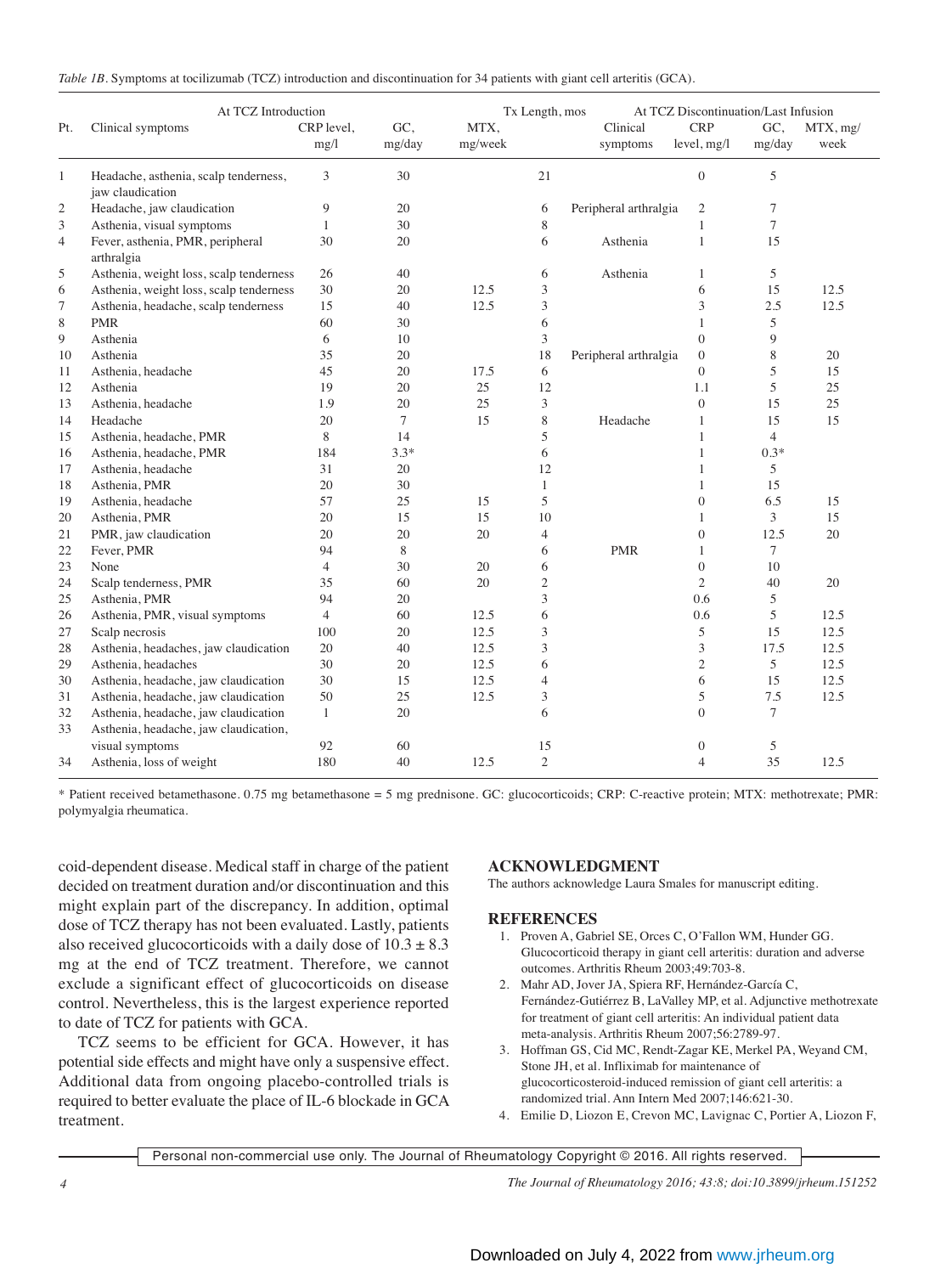

*Figure 1.* Tocilizumab (TCZ) therapy experience for 34 patients with giant cell arteritis.



*Figure 2.* C-reactive protein (CRP) level and glucocorticoid treatment before tocilizumab therapy and at treatment discontinuation.

et al. Production of interleukin 6 by granulomas of giant cell arteritis. Hum Immunol 1994;39:17-24.

- 5. Rincon M. Interleukin-6: from an inflammatory marker to a target for inflammatory diseases. Trends Immunol 2012;33:571-7.
- 6. Seitz M, Reichenbach S, Bonel HM, Adler S, Wermelinger F, Villiger PM. Rapid induction of remission in large vessel vasculitis

by IL-6 blockade. A case series. Swiss Med Wkly 2011;141:w13156.

 7. Loricera J, Blanco R, Hernández JL, Castañeda S, Mera A, Pérez-Pampín E, et al. Tocilizumab in giant cell arteritis: multicenter open-label study of 22 patients. Semin Arthritis Rheum 2015;44:717-23.